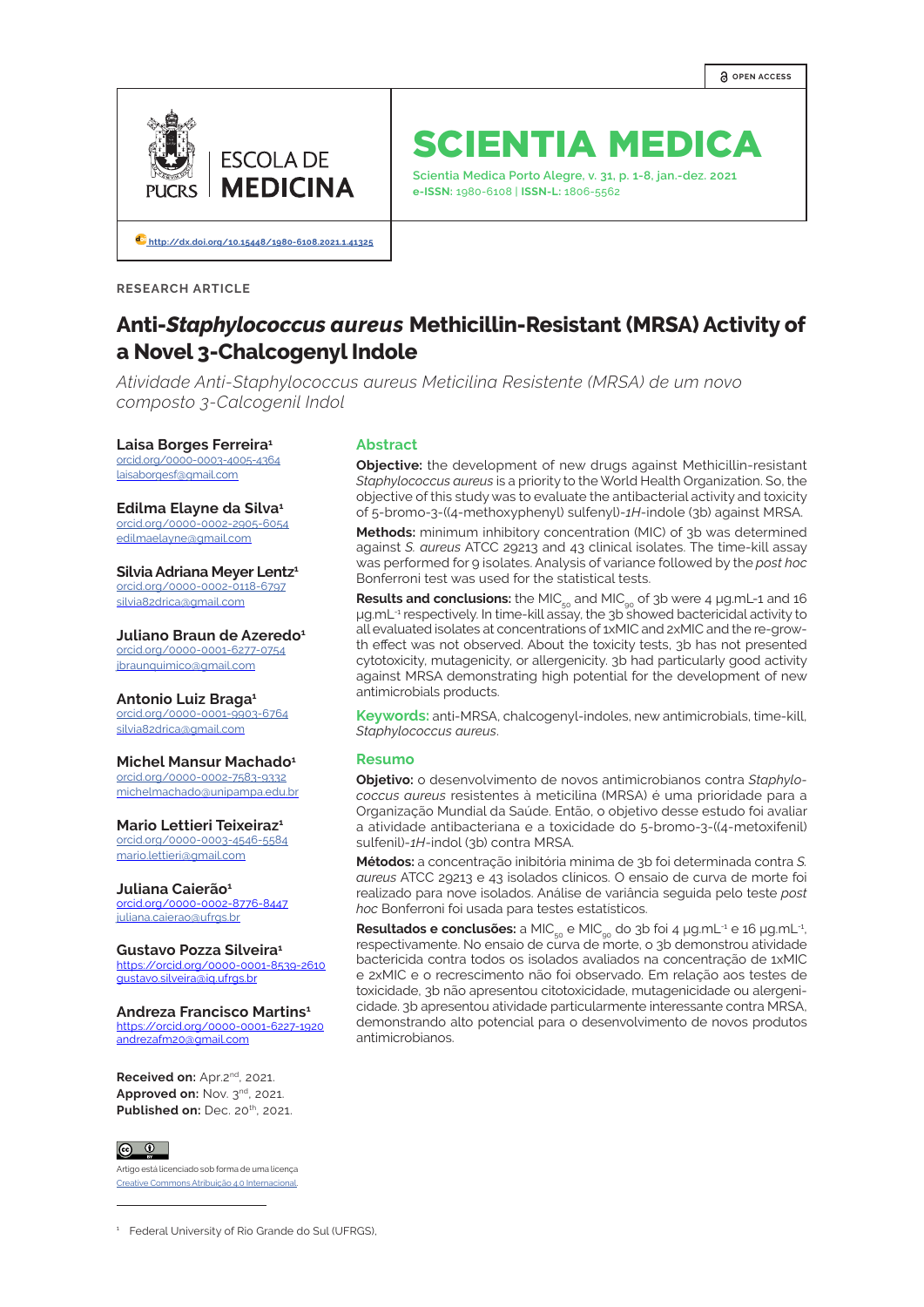**Palavras-chave:** anti-MRSA, chalcogenil-indóis, novos antimicrobianos, ensaios de curva de morte, *Staphylococcus aureus*.

**ABBREVIATIONS:** 3b, 5-bromo-3-((4-methoxyphenyl) sulfenyl)-*1H-indole*; ATCC, american type culture collection; CFU, colony forming unit; dimethylsulfoxide; MIC, minimal inhibitory concentration; MRSA, methicillin-resistant *Staphylococcus aureus*.

#### **Introduction**

The excessive use of antimicrobials in human and veterinary medicine has increased the prevalence of resistant microorganisms, leading to therapeutic failure and high mortality rates. In this context, the World Health Organization has published a list of bacteria with epidemiological importance. This list included Methicillin-Resistant *Staphylococcus aureus* (MRSA) as a high-priority issue (1).

Meanwhile, the discovery of new classes of antimicrobials has undergone a gradual decline in recent decades due to difficulties to identify new natural or synthetic drugs with low toxicity and a relevant spectrum of antimicrobial properties, along with economic and legal concerns (2). One interesting approach in the discovery of new drugs is studying the "privileged scaffolds", which are structures that can interact with different molecular targets due to their appropriate molecular size. Substituents can be built into these structures and it allows the construction of libraries of highly diverse compounds<sup>3</sup>. Indoles are a well-known example of privileged scaffolds and several commercial drugs (including indomethacin, ondansetron, tadalafil, delavirdine among others) are indole derivatives. These drugs interact with a myriad of molecular targets (3).

Within our ongoing research program seeking new molecules with antimicrobial properties(4) for future *in vivo* studies, a library of 14 3-sulfenyl- and 3-selenyl-indoles were screened for antibacterial activity. The 5-bromo-3-((4-methoxyphenyl) sulfenyl)-*1H*-indole, here called 3b (**Figure 1**) presented the most promising results in screening tests, especially against *Staphylococcus*  spp. That is the reason why this study aimed to deeply evaluate the activity of 3b against *S. aureus*, mainly MRSA strains.



**Figure 1 –** Chemical structure of 5-bromo-3-((4-methoxyphenyl)sulfenyl)-*1H*-indole (3b).

# **Matherial and Methods**

#### *Study area*

The study was developed at Applied Microbiology Laboratory (Federal University of Rio Grande do Sul) from March 2016 to March 2018.

#### *Experiments*

The preparation of 3b was performed as previously described by Azeredo *et al*. (5). The crude product was purified by column chromatography by using a mixture of ethyl acetate/hexanes (20:80) as eluent. The compound was characterized based on the melting point (when solid) and infrared and <sup>1</sup>H and <sup>13</sup>C NMR spectra (5).

The microdilution broth was performed to determine the Minimal Inhibitory Concentration (MIC), according to the Clinical and Laboratory Standards Institute (6). The 3b was prepared in 2% dimethylsulfoxide and diluted in Mueller-Hinton broth. The compound was tested in concentration ranged from 0.125 to 32 µg.ml-1 against *S. aureus* ATCC 29213 and 43 clinical isolates of *S. aureus* (including 25 MRSA) from the library of Laboratory of Research in Bacterial Resistance (LABRESIS). The isolates were previously identified by matrix-assisted laser desorption/ionization time-of-flight mass spectrometry using the equipment of Bruker in its ion positive mode. The software BioTyper (Bruker, version 3.4) was used to analyze results.

Nine clinical isolates of *S. aureus* were selected according to their susceptibility profile for time-kill assay, which was performed as described by Isenberg (7) and following recommendations of Clinical and Laboratory Standards Institute (6). Bacterial inoculum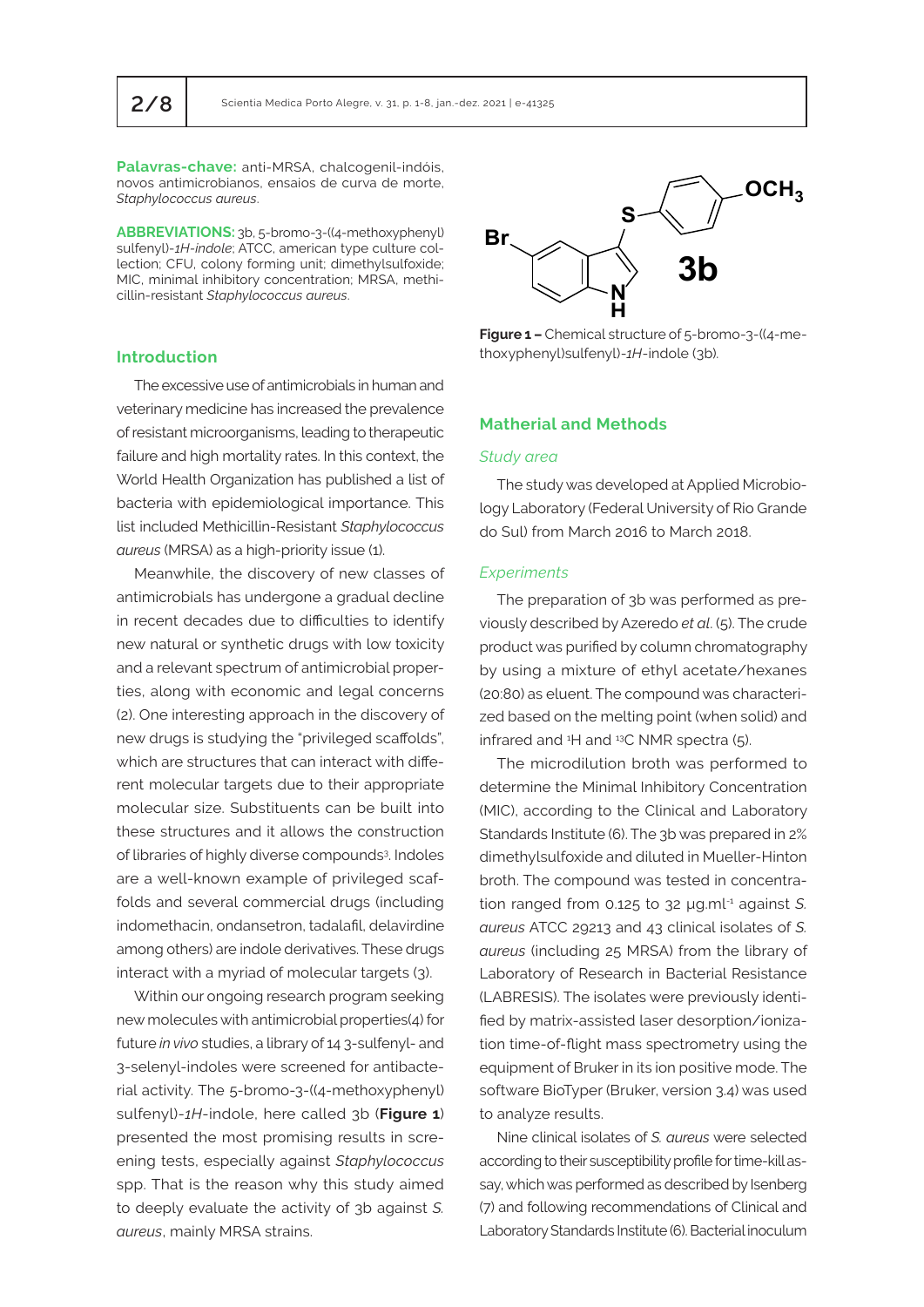was incubated at concentrations corresponding to 0.5x, 1x, and 2x the MIC of 3b. Aliquots of 50 μL were taken at 0, 1, 2, 4, 6, 12, and 24 h. After serial dilutions, 20 μL of each dilution was plated in mannitol salt agar and incubated for 18 to 24h at 35ºC for CFU counting. The assay was performed in duplicate.

The human leukocyte cultures were prepared according to the methodology described by Dos Santos *et al*. (8) to evaluate the genotoxicity and mutagenicity (9,10). Phosphate buffered saline (PBS) pH 7.4 was used as the negative control and 3 μM bleomycin as the positive control. 3b was evaluated in a concentration of 32 µg ml-1. Cell cultures were incubated (5% CO<sub>2</sub>, incubator model MCO19AIC, Sanyo) for 72 h at 37 °C. Cell viability was assessed with 0.2% trypan blue (Sigma-Aldrich), according to Burow et al*.* (9). The Hen´s Egg Test on the Chorioallantoic Membrane was used to allergenicity test (11).

Analysis of variance followed by the *post hoc* Bonferroni test was performed in the statistical analysis of toxicity test results. Results with p < 0.05 were considered significant. Data were analyzed using the GraphPad PRISM version 5.02 software program. The assays were performed in duplicate.

# **Results**

The most of the clinical isolates selected to time-kill assay were resistant to -lactams (MIC90: oxacillin 64 μg.mL-1; Piperacillin + Tazobactam 16 μg.mL-1; Ceftriaxone 64 μg.mL-1; Meropenem 16 μg.mL-1) and all of them were susceptible to levofloxacin, tigecycline, and vancomycin. The MIC of 3b was 4 μg.mL-1 for 4 isolates (including ATCC strain) and  $8 \mu$ g.mL $-1$  for the remaining 6 isolates.

**Figure 2** presents the results of the time-kill assay. The 3b demonstrated bactericidal activity (LogΔ CFU ml-1 > 3) for all isolates and ATCC 29213 strain at concentrations of 1xMIC and 2xMIC. For control strain, *S. aureus* ATCC29213 the experiment was performed with oxacillin (Figure 2A) and with the 3b (Figure 2B). Figures 2C-K represent, the results of time-kill using 3b for isolates 442, 444, 459, 460, 463, 467, 469, 480 and 487. Each figure shows the results of experiments with 1/2x (blue line), 1x (red line), and 2x (green line) the MIC of 3b for the isolate tested.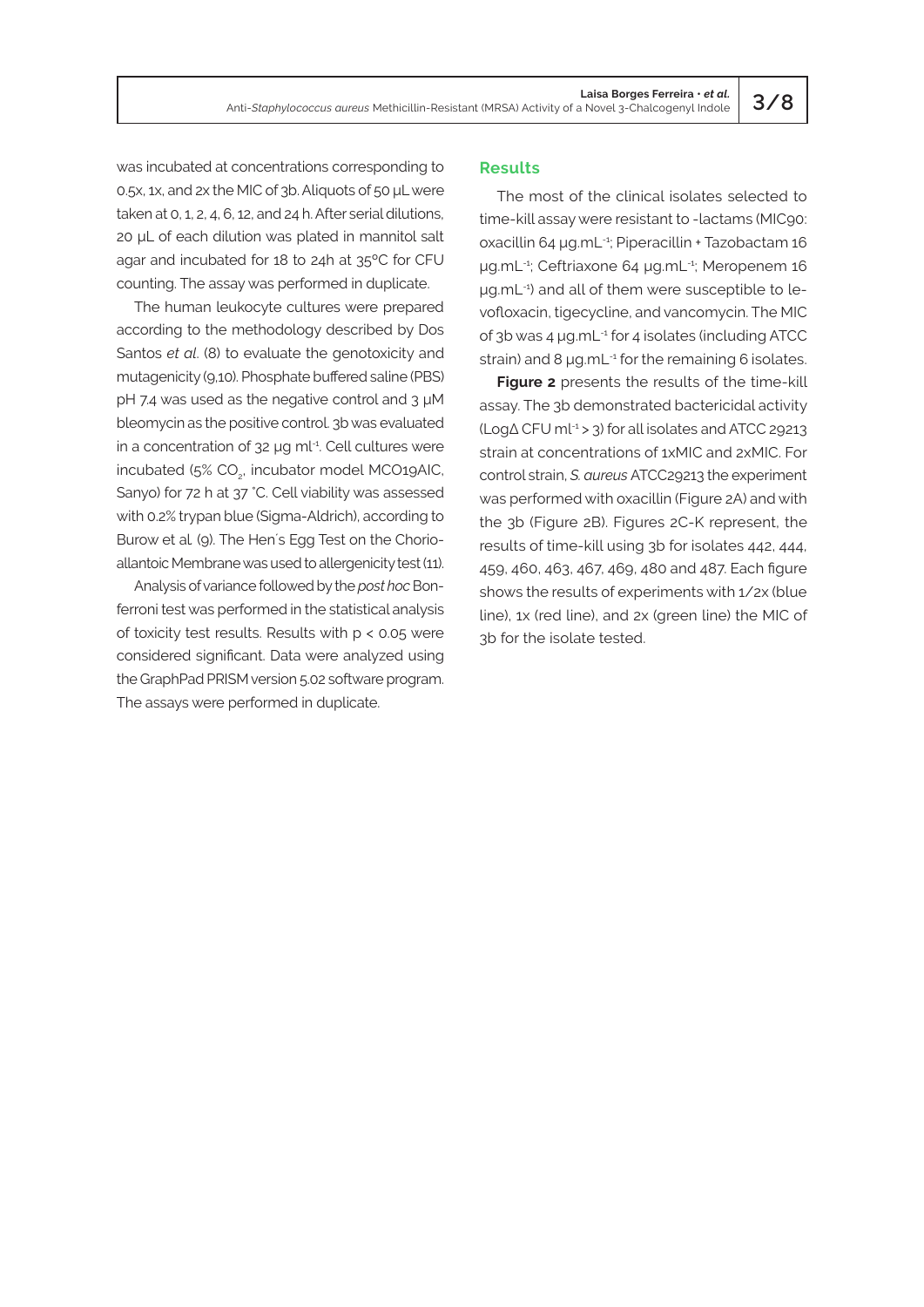

**Figure 2 –** Time-kill curves of oxacillin and compound 3b for 9 clinical isolates and *S. aureus* (ATCC 29213). A: oxacilin. B-K: compound 3b. dots: 0.5x MIC; square: 1xMIC; triangle: 2xMIC; X: GC - growth control (growth of bacteria without any antibiotic at the medium).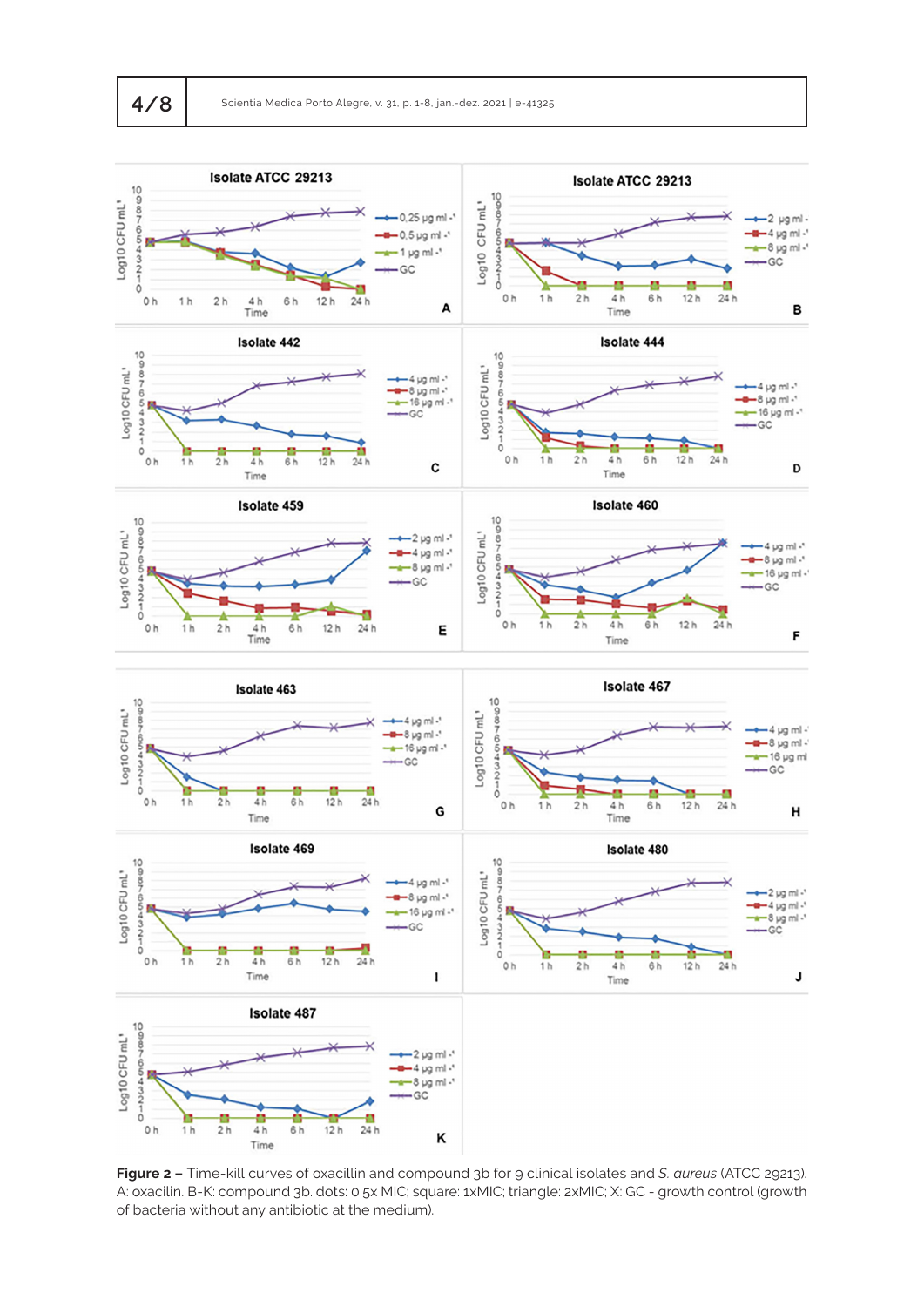The bactericidal activity (LogΔ CFU ml-1 > 3) against isolates 442, 463, 469, 480, and 487 at 1xMIC was observed in the first hour of incubation (Figure 2 C, G, I, and K), while for the isolates 444 and 467 the same effect was demonstrated after 4h (Figure 2, D and H). Compound 3b presented bactericidal activity toward the whole bacterial panel at 2xMIC after 1h (Figure 2 B-K).

At subinhibitory concentrations (0.5xMIC), 3b was bactericidal against isolate 444 (after 24h), 467 (after 12h), 480 (after 24h), and 487 (after 12h) (Figure 2 D, H, J, and K). However, a re-growth of 487 was observed after 24h of the experiment (Figure 2 K).

When the bactericidal activities of oxacillin and 3b were compared, it was observed that the oxacillin colony count reduced to zero after 12h and 24h for *S. aureus* ATCC 29213 strain at 1xMIC and 2xMIC, respectively (Figure 2 A) while compound 3b had the same effect after 4h at 1xMIC and 1h at 2xMIC (Figure 2 A and B). Besides, re-growth of the ATCC strain in the presence of oxacillin at 0.5xMIC was observed after 12h. This behavior was not observed in the presence of 3b (Figure 2 A *vs* Figure 2 B).

The viability of human leukocytes was approximately 98% in the presence of 3b and 100% with PBS (negative control). The 3b (32 µg.ml-1) caused an increase in DNA strand breaks, which were 173±8.02% (p <0.05) higher than PBS (negative control) but did not cause cell apoptosis or necrosis. Results obtained from the micronucleus test (mutagenicity) were evaluated using Fenech's cytotoxicity index, also known as the nuclear division index. The 3b showed an nuclear division index of 0.03±0.02 (p <0.05), which is similar to the value obtained for PBS (negative control). The nuclear division index for the 3 mM bleomycin (positive control) was 0.31±0.03 (p <0.05). In the allergenicity evaluation, the irritancy score (IS) was 3.47, while 0.1M sodium hydroxide (positive control) showed an irritancy score of 19.9. Thus, 3b was non-irritant, non-mutagenic, and non-cytotoxic according to our assays.

#### **Discussion**

Indole compounds are interesting privileged scaffolds molecules explored for different activities in human medicine. Cruz-Muñiz and co-workers demonstrated that several compounds as 3-methoxyphenyl-5-bromo-indole that present anti- -cancer activity also has antimicrobial potential (12). Therefore, our group previously evaluated a library of 14 3-chalcogenyl indoles against ATCC strains, including Gram-positive cocci and Gram- -negative bacilli. The most promising results were observed for the compound 3b, which encouraged us to increment antibacterial activity evaluation. The 3b has a substituent at the *para* position of the phenyl ring, which seems to be important for the Gram-positive spectrum of action since other indole derivatives without this characteristic did not show activity against Gram-positive at all.

Many studies have been published that showed the antimicrobial activity of the indole derivates. Most of them reported activity against gram-positive bacteria (13-15) including MRSA. **On the other hand, some authors** identifying analogs with enhanced antibacterial activity towards gram-negative bacteria and fungi (13,15,16) However, although all of the compounds are indole derivatives, there are variations in the molecules that can alter their activity (16,17).

To the best of our knowledge, this is the first study that evaluated the antibacterial activity of 3b against MRSA. The 3b caused full growth inhibition of several clinical isolates at 1xMIC and 2xMIC. This compound also had a bactericidal effect, which was maintained throughout the experiment (Figure 2). Interestingly, 3b was more active than oxacillin against *S. aureus* ATCC 29213 and showed a bactericidal effect against all clinical MRSA isolates. Daly *et al* (14)*.* have found similar results when they have evaluated the 2,3 Disubstituted indoles against MRSA. Compound 3b demonstrated no evidence of cytotoxicity, mutagenicity, or mucous irritancy, but seems to present low genotoxicity. Nevertheless, the 3b did not cause cell apoptosis or necrosis as have been reported for other indole derivates. Although there can be restrictions on the use of 3b in oral formulations due to its genotoxicity, the application as an antiseptic, disinfectant and antibiofilm can be promising since medical devices are susceptible to *S. aureus* colonization.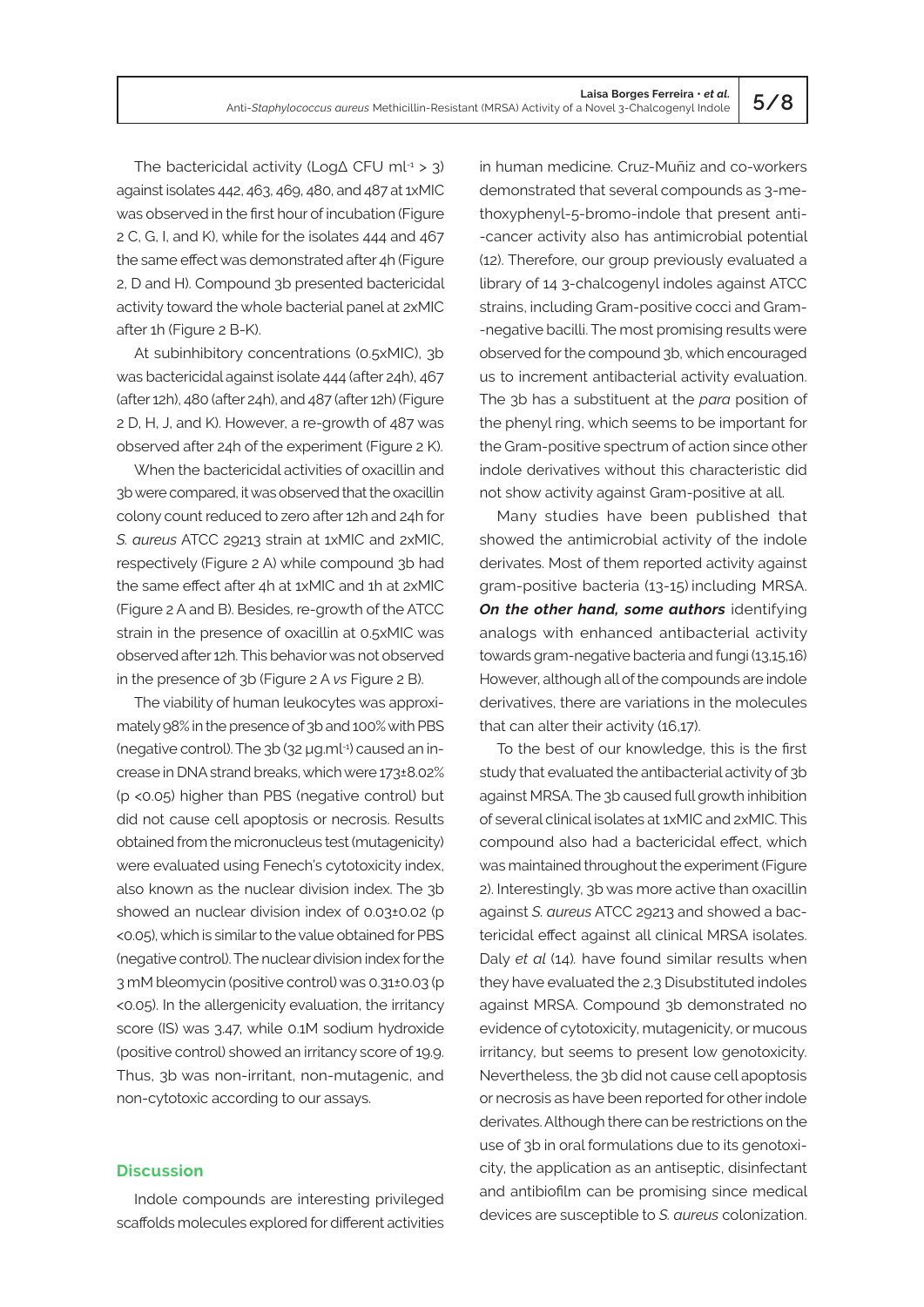Over the last decade, there has been a considerable focus on the prevention of health-associated infections, including those caused by MRSA. Most clinical isolates included in this study were characterized as MRSA and presented resistance to at least 3 different classes of antimicrobials analyzed, which defines them as multidrug-resistant. This scenario is quite similar to what is commonly found in many health institutions in Brazil and around the world (18).

Several authors have reported that preventive measures, such as the use of antiseptic agents for hand hygiene, besides the use of mupirocin and fusidic acid, combined or not with oral vancomycin for skin decolonization before invasive procedures, can reduce the risk of MRSA infections (19). However, bacterial resistance to these topical antibiotics highlights that the discovery and development of new antibacterial agents are urgently required.

# **Conclusion**

In this study, we demonstrated that 3b had a very good antibacterial activity against MRSA without re-growth *in vitro*. Besides that, it was not cytotoxic, mutagenic, and irritant. Therefore, the results obtained in this study suggested that 3-chalcogenyl indoles are promising candidates that merit further study.

#### **Notes**

Acknowledgments: Laboratory of Research in Bacterial Resistance (LABRESIS) of the Hospital de Clínicas of Porto Alegre.

#### **Funding**

This study received financial support from FAPERGS (PRONUPEQ 2016), CAPES.

# **Conflicts of interest disclosure**

The authors declare no competing interests relevant to the content of this study.

# **Authors' contributions**

All the authors declare to have made substantial contributions to the conception, or design, or acquisition, or analysis, or interpretation of data; and drafting the work or revising it critically for important intellectual content; and to approve the version to be published.

# **Availability of data and responsibility for the results**

All the authors declare to have had full access to the available data and they assume full responsibility for the integrity of these results.

# **References**

1. Word Heath Organization. Global priority list of antibiotic-resistant bacteria to guide research, discovery, and development of new antibiotics [Internet]; 2017 [cited 2017 Nov 20]. Available from: [http://www.who.](http://www.who.int/medicines/publications/global-prioty-list-antibiotic-resistant-bacteria) [int/medicines/publications/global-prioty-list-antibio](http://www.who.int/medicines/publications/global-prioty-list-antibiotic-resistant-bacteria)[tic-resistant-bacteria](http://www.who.int/medicines/publications/global-prioty-list-antibiotic-resistant-bacteria)

2. Moellering RC. Discovering new antimicrobial agents. Int J Antimicrob Agents. 2011;37(1):2-9. [https://doi.or](https://doi.org/10.1016/j.ijantimicag.2010.08.018)[g/10.1016/j.ijantimicag.2010.08.018](https://doi.org/10.1016/j.ijantimicag.2010.08.018)

3. Welsch ME, Snyder, Stockwell BR. Privileged scaffolds for library design and drug Discovery. Curr Opin Chem Bio*.* 2010;14(3):347-61. [https://doi.org/10.1016/j.](https://doi.org/10.1016/j.cbpa.2010.02.018) [cbpa.2010.02.018](https://doi.org/10.1016/j.cbpa.2010.02.018)

4. Batista BG, Lana DFD, Silveira GP, Sá MM, Ferreira M, Russo TVC, et al. Allylic selenocyanate as new agents to combat Fusarium species involved with human infections. Chemistry Select. 2017;2(35):11926-32. [https://](https://doi.org/10.1002/slct.201702338) [doi.org/10.1002/slct.201702338](https://doi.org/10.1002/slct.201702338)

5. Azeredo JB, Godoi M, Martins GM, Silveira CC, Braga AL. A solvent- and metal-free synthesis of 3‑Chacogenyl-indoles employing DMSO/I<sub>2</sub> as an eco-friendly catalytic oxidation system. J Org Chem. 2014;79(9):4125-50. <https://doi.org/10.1021/jo5000779>

6. Clinical and Laboratory Standards Institute (CLSI). Performance standards for antimicrobial susceptibility*.* Twenty-second Information Supplement. CLSI document M100-S25 [Internet]. Wayne, PA: Clinical and Laboratory Standards Institute; 2015 [updated 2018 Jan 24]. Available from: [https://clsi.org/standards/](https://clsi.org/standards/products/free-resources/access-our-free-resources/) [products/free-resources/access-our-free-resources](https://clsi.org/standards/products/free-resources/access-our-free-resources/)

7. Isenberg HD. Clinical Microbiology Procedures Handbook (American S). editor in chief. Washington, D.C: American Society of Microbiology; 1992. p. 12.

8. Montagner GFMS, Sagrillo M, Machado MM, Almeida RC, Mostardeiro CP, Duarte MMMF, et al. Toxicological effects of ultraviolet radiation on lymphocyte cells with different manganese superoxide dismutase Ala16Val polymorphism genotypes. Toxicology in Vitro. 2010;24(5):1410-6. https://doi.org/10.1016/j. tiv.2010.04.010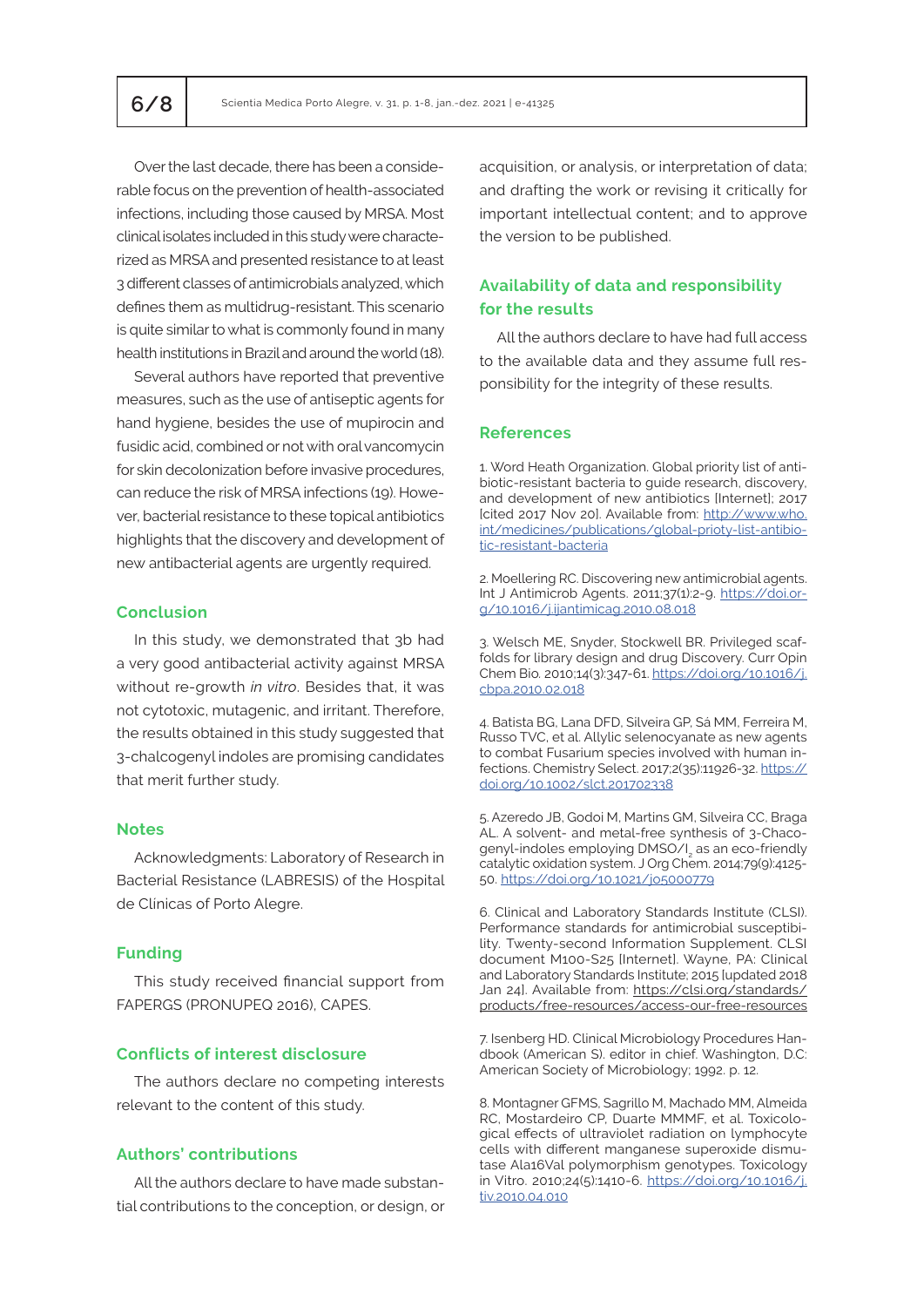9. Burow ME, Weldon CB, Tang Y, *et al*. Differences in susceptibility to tumor necrosis factor -induced apoptosis among MCF-7 breast cancer cell variants. Cancer Res*.* 1998;58(21):4940-6.

10. Singh NP, McCoy MT, Tice RR, Schneider EL*.* A simple technique for quantitation of low levels of DNA damage in individual cells. Exp Cell Res*.* 1988;175(1):184-91. [https://doi.org/10.1016/0014-4827\(88\)90265-0](https://doi.org/10.1016/0014-4827(88)90265-0)

11. Jacobsen ID, Grosse K, Slesiona S, Hube B, Berndt A, Brock M. Embryonated eggs as an alternative infection model to investigate Aspergillus fumigatus virulence. Infect Immun*.* 2010;78(7):2995-3006. [https://](https://doi.org/10.1128/IAI.00268-10) [doi.org/10.1128/IAI.00268-10](https://doi.org/10.1128/IAI.00268-10)

12. Cruz-Muñiz MY, López-Jacome LE, Hernández-Durán M, Franco-Cendejas R, Licona-Limón P, Ramos-Balderas JL, et al. Repurposing the anticancer drug mitomycin C for the treatment of persistent Acinetobacter baumannii infections. Int J Antimicrob Agents. 2017;49(1):88-92. <https://doi.org/10.1016/j.ijantimicag.2016.08.022>

13. Li SA, Cadelis MM, Sue K, Blanchet M, Vidal N, Brunel JM, et al. 6-Bromoindolglyoxylamido derivatives as antimicrobial agents and antibiotic enhancers. Bioorg Medic Chem. 2019; 27(10):2090-9. https://doi. org/10.1016/j.bmc.2019.04.004

14. Daly S, Hayden K, Malik I, Porch N, Tang H, et al. Unprecedented C-2 arylation of indole with diazonium salts: Syntheses of 2,3-disubstituted indoles and their antimicrobial activity*.* Bioorg Med Chem Lett*.* 2011;21(16):4720-3. [https://doi.org/10.1016/j.](https://doi.org/10.1016/j.bmcl.2011.06.081) [bmcl.2011.06.081](https://doi.org/10.1016/j.bmcl.2011.06.081)

15. Sakhuja R, Panda SS, Khanna L, Khurana S, Jain SC. Design and synthesis of spiro[indole-thiazolidine]spiro[indole-pyrans] as antimicrobial agents. Bioorg Med Chem Lett*.* 2011;21(18):5465-9. [https://doi.org/10.1016/j.](https://doi.org/10.1016/j.bmcl.2011.06.121) [bmcl.2011.06.121](https://doi.org/10.1016/j.bmcl.2011.06.121)

16. Jain P, Utreja D, Poonam S. An efficacious synthesis of N-1 C-3 substituted indole derivatives and their antimicrobial studies. Journal of Heterocyclic Chemistry. 2019; 57(1):428-35. https://doi.org/10.1002/jhet.3799

17. Kaur J, Utreja D, Ekta, Nisha J, Shivali S. Recent Developments in the Synthesis and Antimicrobial Activity of Indole and its Derivatives. Curr Org Synth. 2019;16(1):17- 37. https://doi.org/10.2174/1570179415666181113144939

18. Brasil. Agência Nacional de Vigilância Sanitária (ANVISA). Gerência Geral de Tecnologia em Serviços de Saúde (GGTSS). Gerência de Vigilância e Monitoramento em Serviços de Saúde (GVMSS). Plano Nacional para a Prevenção e o Controle da Resistência Microbiana nos Serviços de Saúde; 2017 [cited 2017 Nov 03]. Available from: [http://portal.anvisa.gov.](http://portal.anvisa.gov.br/documents/33852/271855/Plano+Nacional+para+a+PrevenÁ„o+e+o+Controle+da+ResistÍncia+Microbiana+nos+ServiÁos+de+Sa˙de) [br/documents/33852/271855/Plano+Nacional+pa](http://portal.anvisa.gov.br/documents/33852/271855/Plano+Nacional+para+a+PrevenÁ„o+e+o+Controle+da+ResistÍncia+Microbiana+nos+ServiÁos+de+Sa˙de)[ra+a+Prevenção+e+o+Controle+da+Resistência+Micro](http://portal.anvisa.gov.br/documents/33852/271855/Plano+Nacional+para+a+PrevenÁ„o+e+o+Controle+da+ResistÍncia+Microbiana+nos+ServiÁos+de+Sa˙de)[biana+nos+Serviços+de+Saúde](http://portal.anvisa.gov.br/documents/33852/271855/Plano+Nacional+para+a+PrevenÁ„o+e+o+Controle+da+ResistÍncia+Microbiana+nos+ServiÁos+de+Sa˙de)

19. Park SH, Kim JK and Park K. In vitro antimicrobial activities of fusidic acid and retapamulin against mupirocin – and methicillin-resistant *Staphylococcus aureus*. Ann. Dermatol. 2015; 27: 551-6. https://doi.org/[10.5021/ad.2015.27.5.551](https://doi.org/10.5021/ad.2015.27.5.551)

# **Laísa Borges Ferreira**

Master in Agricultural and environmental Microbiology, Institute of Health Sciences, Federal University of Rio Grande do Sul (UFRGS), in Porto Alegre, RS, Brazil. Clinical Research coordinator at Hospital de Clínicas de Porto Alegre, Porto Alegre, RS, Brazil.

#### **Edilma Elayne da Silva**

Master in Chemistry, Federal University of Pernambuco, RE, Brazil. Doctorate Student in Organic chemistry, Institute of Chemistry (IQ), Federal University of Rio Grande do Sul (UFRGS), in Porto Alegre, RS, Brazil.

#### **Sílvia Adriana Meyer Lentz**

Master in Agricultural and Environmental Microbiology, Institute of Health Sciences, Federal University of Rio Grande do Sul (UFRGS), in Porto Alegre, RS, Brazil. Doctorate student at in Agricultural and Environmental Microbiology, Institute of Health Sciences, Federal University of Rio Grande do Sul (UFRGS), in Porto Alegre, RS, Brazil.

#### **Juliano Braun de Azeredo**

PhD and Master in Organig Chemistry, Federal University of Santa Catarina (UFSC), in Florianópolis, SC, Brazil. Professor at Organic Chemistry and Pharmacognosy Laboratory, Federal University of Pampa (UNIPAMPA), in Uruguaiana, RS, Brazil.

#### **Antonio Luiz Braga**

PhD and Master in Organig Chemistry, Federal University of São Paulo (UNIFESP), in São Paulo, SP, Brazil. Professor at Chemistry department, Federal University of Santa Catarina (UFSC), in Florianópolis, SC, Brazil.

#### **Michel Mansur Machado**

PhD in Biological Science, Federal University of Santa Maria (UFSM), in Santa Maria, RS, Brazil. Master in Pharmaceutical Science, Federal University of Santa Maria (UFSM), in Santa Maria, RS, Brazil. Professor at Clinical Immunology and Toxicology Laboratory, Federal University of Pampa (UNIPAMPA), in Uruguaiana, RS, Brazil.

#### **Mario Lettieri Teixeira**

PhD and Master in Molecular and Cellular Biology, Federal University of Rio Grande do Sul (UFRGS), in Porto Alegre, RS, Brazil. Professor at Federal Institute of Santa Catarina, in Concórdia, SC, Brazil.